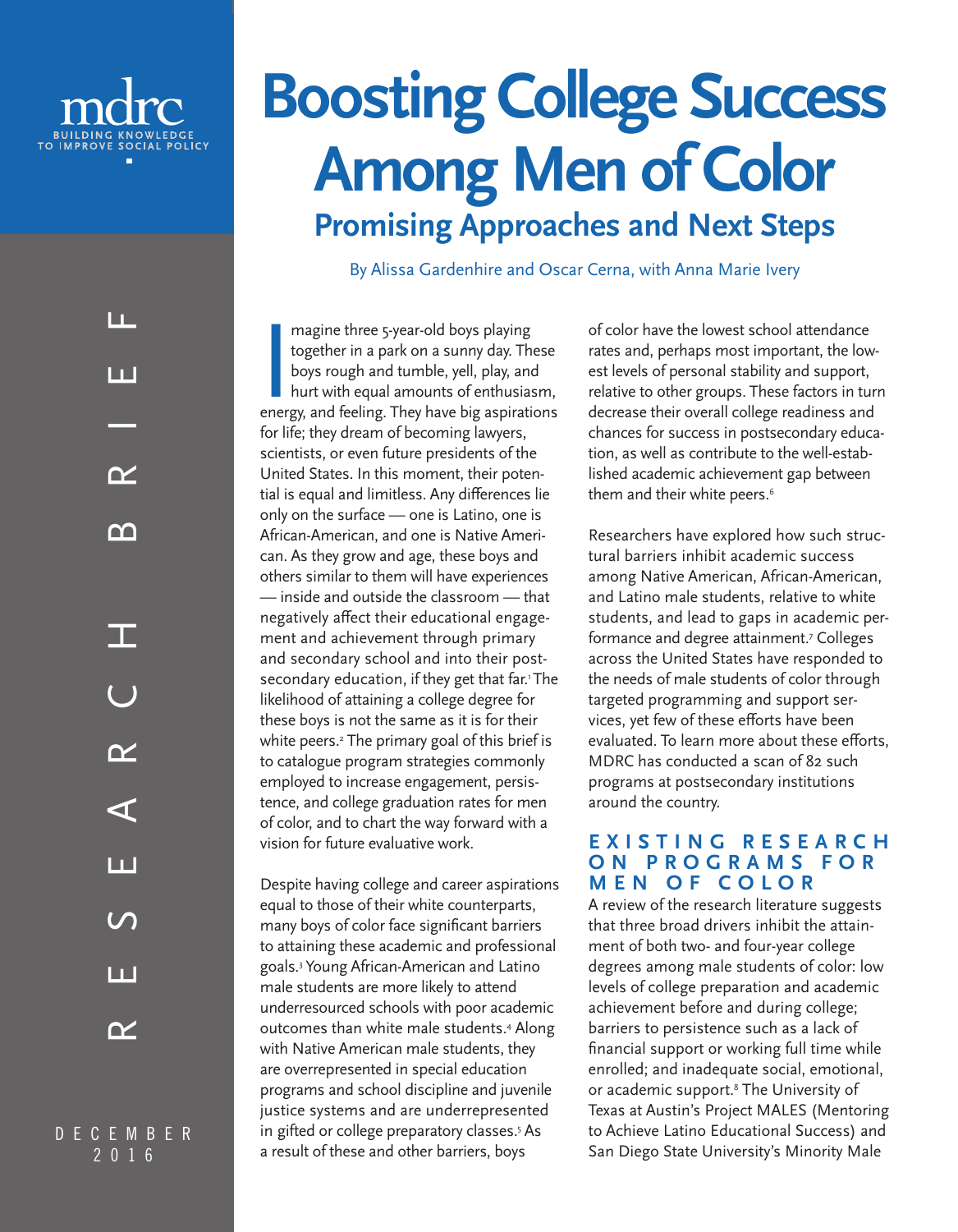Community College Collaborative (M2C3) — among others — are working with a large network of colleges to discover best practices to improve outcomes among men of color in community colleges. Many colleges have also begun to tailor campus programs to provide academic and cultural supports that are specific to the interests and needs of male students of color. An important next step to better understanding the unique impact of these programs on student success in college is to conduct further research comparing the experiences of active participants in these programs with the experiences of male stu dents of color who experience college outside of these programs. This research would help illuminate how well these programs improve student outcomes above and beyond what occurs in their absence.

Over the past three decades, MDRC has conducted numerous studies on interventions aimed at improving outcomes for people from low-income communities, including young men of color. 9 In several of these studies, MDRC researchers not only measured impacts for the overall samples, but disaggregated the results by race, gender, and ethnicity in order to determine how programs affect different popu lations within the samples. A number of these studies focused on college interventions, and the findings indicate that programs with tightly integrated components and services can im prove outcomes for all college students, includ ing male students of color. For example, MDRC found that a performance-based scholarship program for Latino males — in which scholar ship payments were contingent on students' meeting academic benchmarks throughout the semester and participating in support services (advising, tutoring, and workshops) — led to an increase in full-time enrollment in the stu dents' second semester and an overall increase in the number of credits that students earned, as well as a modest increase in graduation rates.10 Similarly, MDRC's evaluation of the City University of New York's Accelerated Study in Associate Programs (ASAP) produced rigorous evidence in support of the program's effective ness.11 The study sample primarily consisted

of students of color, and plans to conduct long-term follow-up and subgroup analysis to determine whether outcomes varied by gender are under way.<sup>12</sup> Findings from an in-depth qualitative study of 87 men of color attending community college as part of the Achieving the Dream initiative were also published. The study examined how their experiences as men of color in their schools and communities influ enced the decisions they made to attend and to engage and persist in college. This research provides potentially useful insights to colleges on delivering support services to increase engagement, persistence, and graduation rates among men of color.<sup>13</sup>

#### **P R O M I S I N G P R O G R A M STRATEGIES**

In recent years, programs to help men of color succeed in college have proliferated. These programs deliver a range of academic and emotional and social supports to students that seek to remedy the three drivers inhibit ing postsecondary success. (Box 1 describes one such program.) MDRC has conducted a scan of 82 programs that specifically serve men of color at two- and four-year postsec ondary educational institutions across the country to better understand the types of service components implemented to address the barriers to student success.<sup>14</sup> The scan includes universities, community colleges, and technical colleges in 30 U.S. states and spans a range of urban and rural settings in the Northeast, Midwest, South, and West. The research team conducted the scan using a combination of online research, referrals, and e-mail and telephone contact with program staff around the country. The scan occurred in two stages. In 2015, researchers conducted an initial scan of 42 programs, which formed the basis of the component categorization. In 2016, the research team contacted these 42 programs, along with an additional 60 programs (not all of which were included in the final scan), in order to identify changes in the available student services and to diversify the geographic representation of the included initiatives. Table 1 (see page 7) lists each of the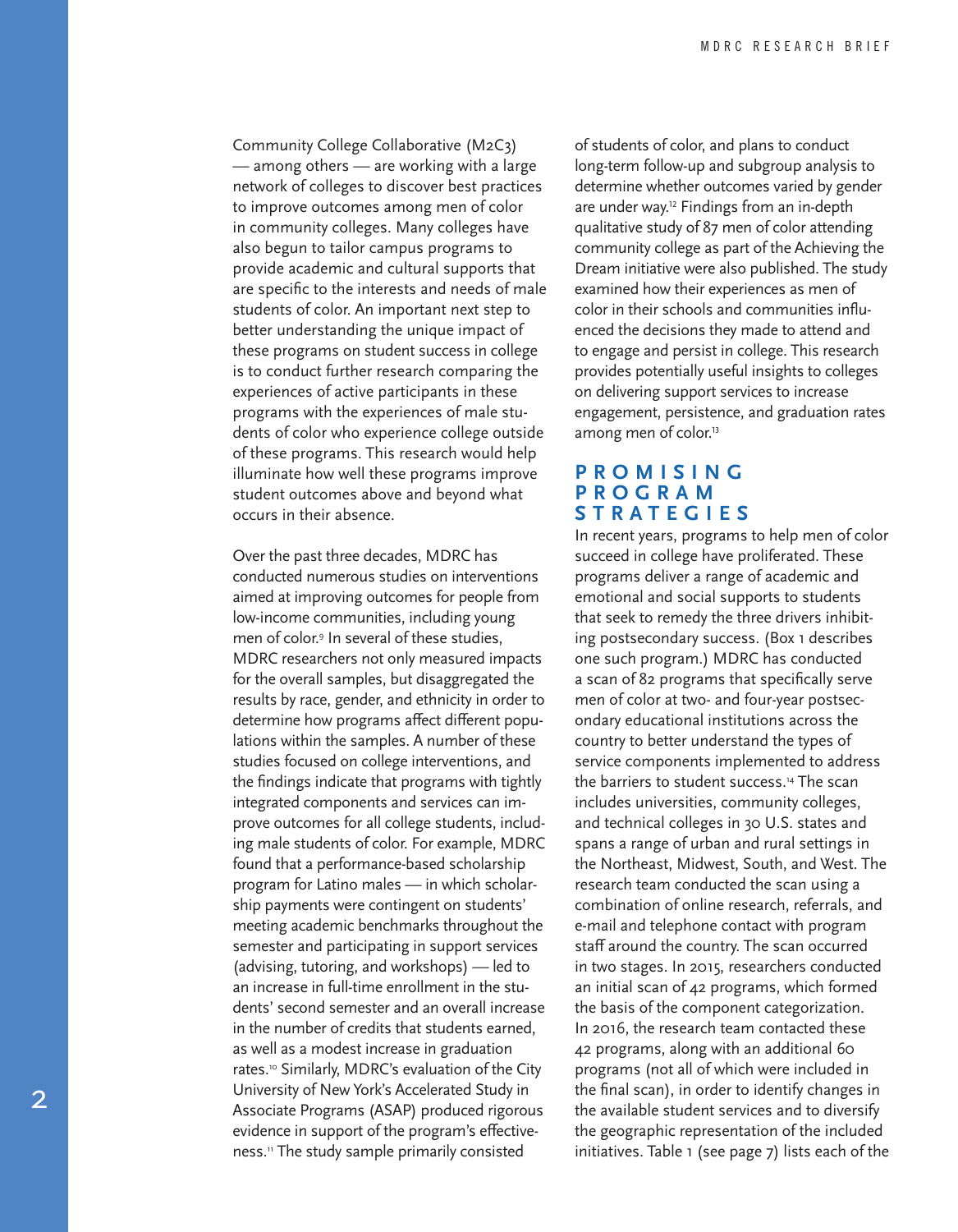program's components, as well as the host institution, location, and target demographic.

Programs targeting African-American men are the most common in the scan, relative to pro grams targeting minority men more generally. Few of the programs set benchmarks for *active* participation. Although this flexible approach to counting participants maximizes the potential for inclusivity, it has implications for a possible evaluation of a program's efficacy in terms of sampling and how much of the provided services researchers can expect a student to receive.

MDRC categorized five of the most common components across the scan's 82 programs. They are the following:

- *• Academic advising and counseling* includes help from professional advisers and coun selors to create course-specific, sequenced pathways for earning a degree or certificate; navigate academic and social hurdles; and access available campus resources to sup port student success.
- *Academic and study skills training* primarily includes tutoring and study halls.
- *Leadership training* encompasses opportuni ties for students to demonstrate leadership in planning events and activities, commu nity service, and managing or coordinating group meetings.
- *Mentoring* includes both peer-to-peer and adult-to-peer mentoring relationships that foster a sense of inclusion, support students, and provide them with advice or guidance on how to resolve academic or personal issues.
- *Special events or workshops* encompass guest speakers, special presentations, confer ences, and meetings on topics related to identity and student success.

These five categories are not the only types of components that these or other programs use to serve men of color, but rather the most com monly identified in the scan.<sup>15</sup>

### BOX 1. THE NORTH CAROLINA COMMUNITY COLLEGE SYSTEM'S MINORITY MALE SUCCESS INITIATIVE

The North Carolina Community College System's (NCCCS) Minority Male Success Initiative, formerly the Minority Male Mentoring Program (3MP), is a student program designed to support the academic and professional aspirations of male students of color enrolled in North Carolina community colleges. Its goals are to increase persistence, graduation, and transfer rates by encouraging student engagement. Colleges participating in the initiative provide the following:

- Mentorship: building relationships between minority male students and campus "coaches" or mentors and sponsoring university campus visits
- Academic skills training: offering study skills development
- Academic advising: providing academic planning and facilitating college transfer workshops
- Service learning: requiring students to participate in service learning projects each semester

Forty-six of the state's 58 community colleges received 3MP grants through 2014. For the 2015-2016 academic year, the program served over 1,200 students (an average of 26 students per college), representing approximately 4 percent of the system's minority male population.

While this cohort-based model appears successful at the individual student level, the NCCCS is seeking to significantly improve student success outcomes for men of color. For the 2016-2017 academic year and beyond, the NCCCS redesigned 3MP to more closely align with other student success initiatives throughout the state and is encouraging colleges to make a threeyear commitment to assess and enhance the student success outcomes of minority male students.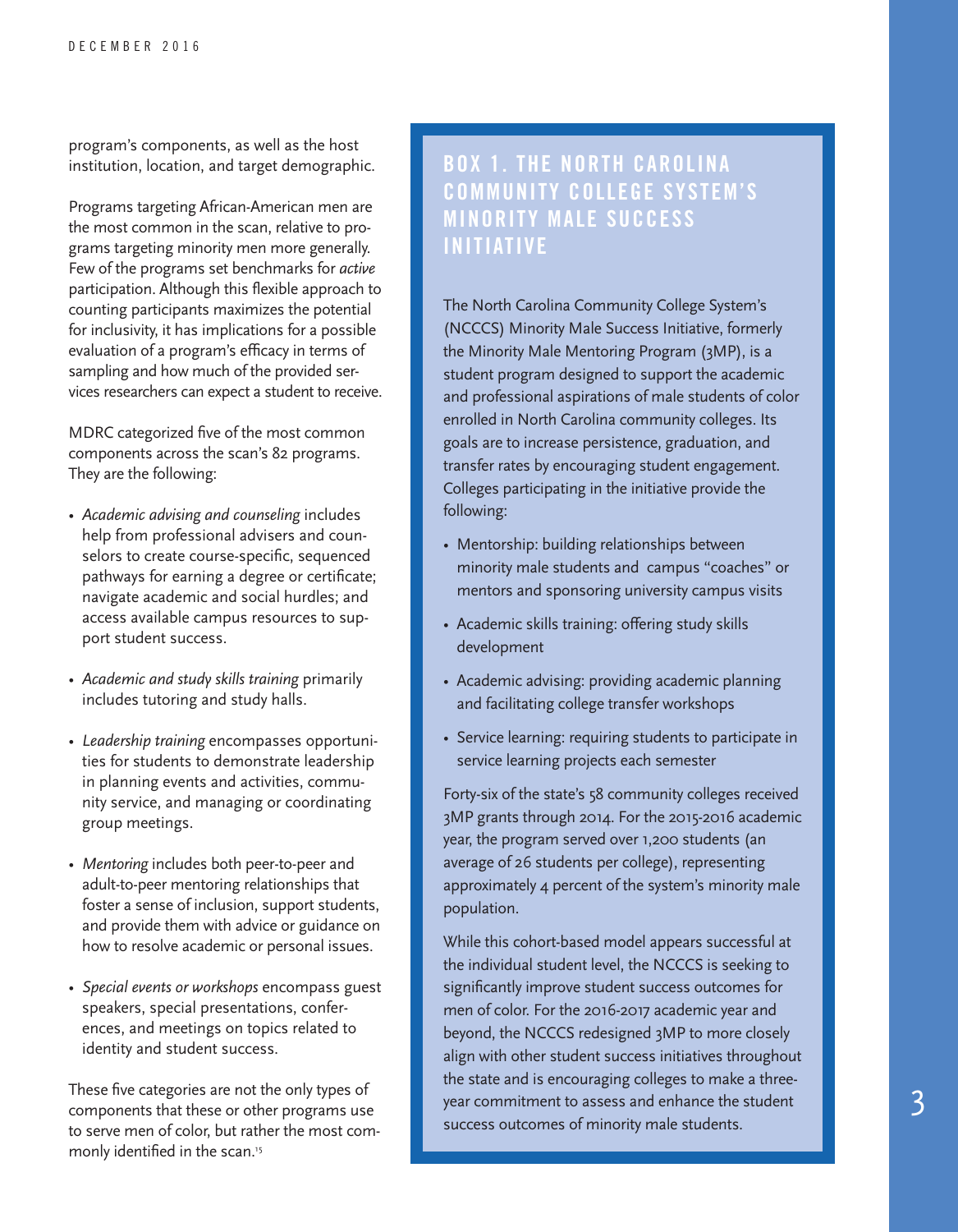

Figure 1 presents the number of programs that use each of these common program components. More than half of the programs in the scan include all five component types. (Box 2 describes one of these programs.) Among the programs reviewed, the most common program component is mentoring, with 90 percent of all initiatives incorporating some form of mentoring. In contrast, academic advising or counseling represents the least common component, though more than half of the programs offer these services to participants.

These components may support male college students of color in two ways: first, by preparing them academically to make the transition to and perform well in postsecondary educational institutions; and second, by increasing their social engagement and sense of inclusion in campus life. It is important to note that some programs in this scan provide services that the research team could not easily categorize. For example, one institution simply allots time and space for its Latino male students to meet once a month and discuss topics that they put forward. A small number of initiatives also provide active participants with additional financial aid or free or low-cost laptop rentals for the academic year. With the exception of a few services such as these, most program components fall under one of the five categories.

### **T H E M E N T O R I N G CHALLENGE**

The most common program component in MDRC's scan, mentoring has been emphasized by higher education researchers as a source of meaningful relationships and personal support that engages male college students of color.<sup>16</sup> Mentoring has the potential to provide students with the consistent support and guidance necessary to successfully navigate college, yet it is not necessarily easy for colleges to deliver these services. Factors identified in the research literature as critical to delivering effective mentoring include a strong match between mentor and mentee, proper training of mentors, and continuity of contact or perceived mentor reliability.<sup>17</sup> College students (and mentors) must juggle school, work, family, and personal obligations that may reduce the time available for mentors and mentees to connect. Behavioral factors related to identity can also interfere with the development of a mentoring relationship; for example, qualitative interviews with male community college students of color that MDRC conducted in 2010 revealed that norms relating to male identity, such as self-reliance, prevented them from both seeking help and making interpersonal connections with their peers and college staff.<sup>18</sup>

MDRC's research indicates that mentoring alone is unlikely to produce significant impacts on academic performance and graduation rates. For example, a randomized controlled trial (RCT) it conducted found that the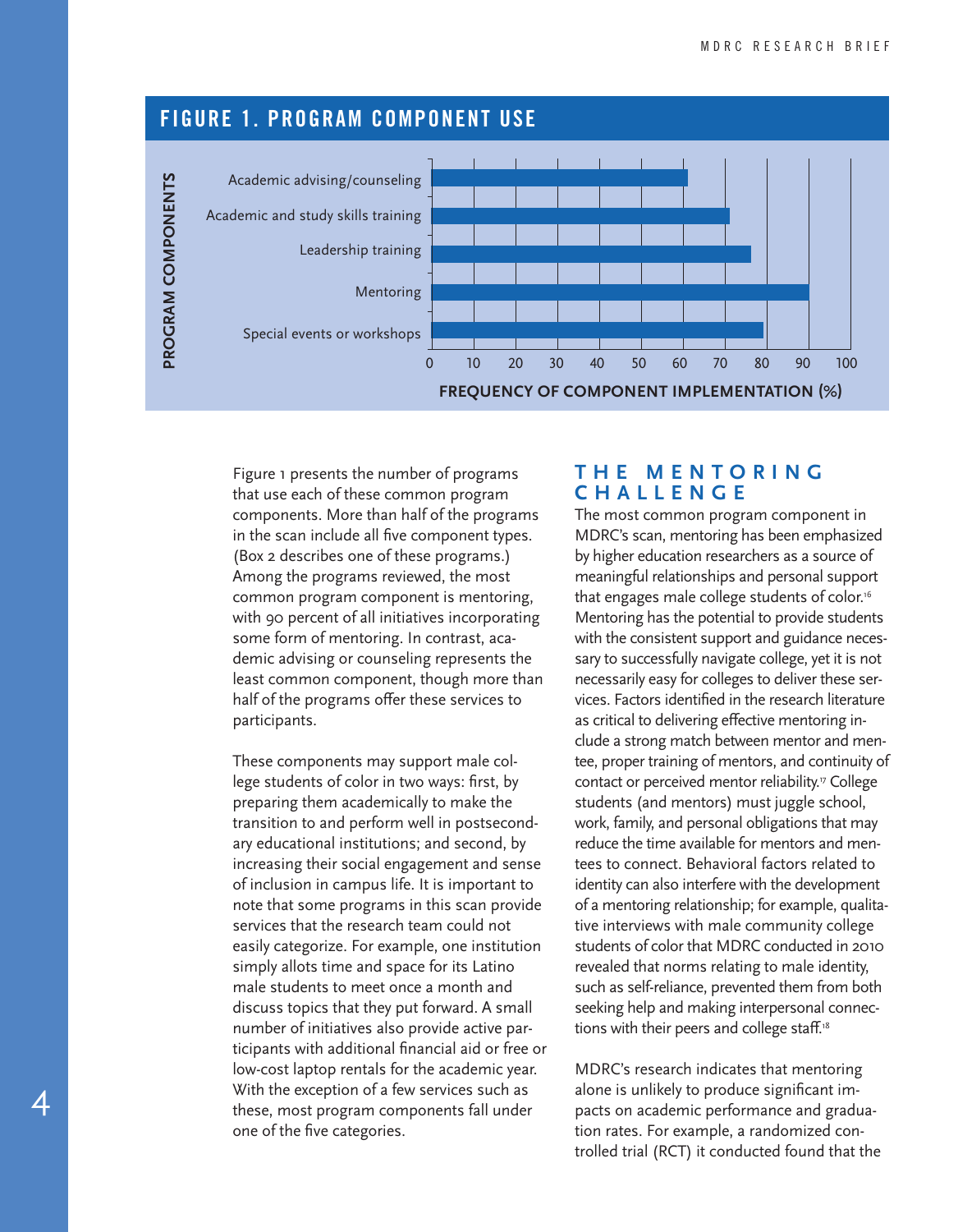### BOX 2. CHABOT COLLEGE'S STRIVING BLACK BROTHERS COALITION

The Striving Black Brothers Coalition (SBBC) at Chabot College in Hayward, California, includes all five of the common components that MDRC found in its nationwide scan of college programs serving men of color. Created in 2006, SBBC describes itself as an "on-campus voluntary support group dedicated to increasing the retention, persistence, and transfer rate among Chabot's African-American males." It stresses that African-American men face the greatest challenges achieving academic success at the college of any demographic group. SBCC's program includes the following components:

- Academic advising: requiring use of student support services such as academic counseling, transfer preparation workshops, and tutoring
- Academic skills training: providing summer math and English reassessment workshops and a first-year experience program with an African-American-focused curriculum
- Leadership training: offering community service and mentoring opportunities with local high school and elementary school students
- Mentorship: facilitating weekly one-on-one faculty mentoring and group peer mentoring meetings
- Special events: organizing the monthly "Brother To Brother" speaker series with local African-American male educators and community organizations

SBBC has served 275 students over the course of its existence and has received numerous awards, including the National Council on Black American Affairs 2015 Vanguard Student Success Program Award and the Western Regional Council on Black American Affairs 2015 Award.

Beacon mentoring program at South Texas College in McAllen, Texas, increased the number of students using campus resources such as tutoring and academic support services. The mentoring program benefited part-time students (who were less likely to withdraw from and more likely to pass the target math class) and developmental students (who were less likely to withdraw from the math class and earned more credits in their non-math classes). However, the program did not improve the math class pass rates or persistence in college overall.<sup>19</sup> Future research should empirically explore the degree to which mentoring alone and mentoring combined with other services affect outcomes for subgroups of students based on gender, economic class, and race or ethnicity.

### **T U R N I N G T H E O R Y INTO EVIDENCE**

With funding from the Bill and Melinda Gates Foundation and the Duke Endowment, MDRC brought together more than 20 college leaders, higher education experts, and funders — all with an affinity for improving postsecondary educational outcomes among men of color — for a daylong series of roundtable discussions focused on research and program evaluation. The event took place at the Johnson C. Smith University campus in Charlotte, North Carolina, in 2016.

The roundtable comprised several sessions dedicated to promising practices and policies that aim to guide and support men of color as they navigate through college, comparing and contrasting them with respect to targeted groups, services offered, and program size. The expert panel did not declare any one model to be ideal, as much of the discussion focused on colleges' varying levels of time constraints, diversity of student needs, and limited budgets and staffing capacities. The panel also made suggestions for rigorous evaluations of program models, generally calling for more research of various types to address questions of efficacy.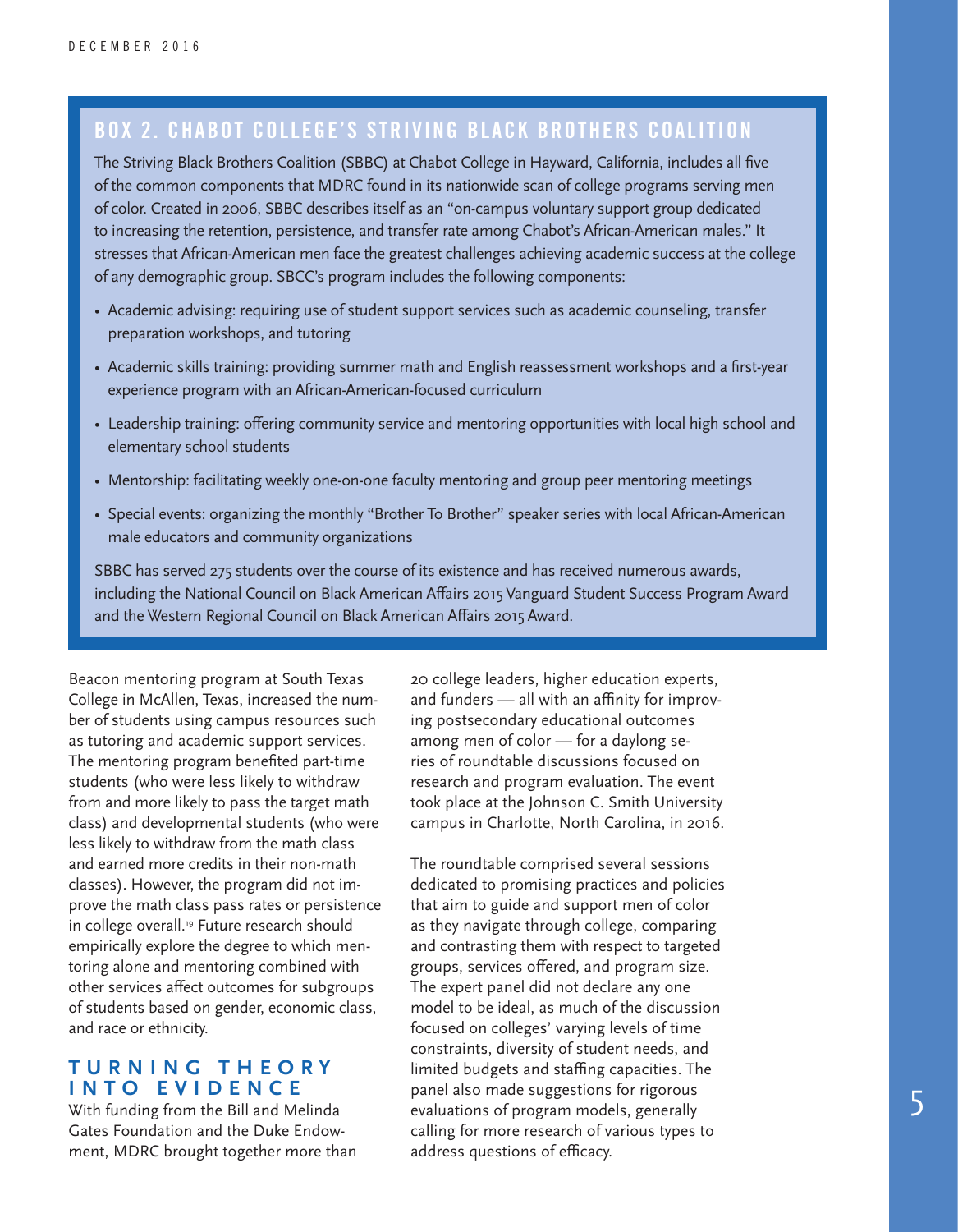To that end, the University System of Georgia's African-American Male Initiative (AAMI) and MDRC together are developing a large-scale evaluation that will apply lessons learned from the men of color program scan, the roundtable discussion, and existing descrip tive research to assess program efficacy. Launched in 2002, AAMI is one of the most expansive efforts within a college system to address the disproportionately low rates of college matriculation and graduation among African-American men. AAMI was imple mented across many of Georgia's institutions of higher education before similar programs began appearing on college campuses elsewhere in the United States, and before national efforts such as the White House's My Brother's Keeper initiative gained mo mentum. The goal of AAMI is to improve persistence in school and increase degree or certificate completion rates among African-American men through four key program ele ments: academic skills enrichment, student support services, adult or peer mentoring, and leadership development. Similar to the programs included in MDRC's scan, AAMI addresses the three aforementioned drivers that inhibit persistence and degree or certifi cate completion among men of color.<sup>20</sup>

Funding from the Institute of Education Sci ences in January 2016, as part of the College Completion Network grant competition, has made the evaluation possible. The College Completion Network aims to assess the im pacts and determine the costs of strategies designed to help increase degree or certifi cate attainment among students attending open- and broad-access postsecondary edu cational institutions. The evaluation will thus estimate the effects of the AAMI programs operating at five open- and broad-access Georgia colleges. As part of the study, the research team will use an RCT to measure differences in academic and social outcomes between male students of color who are offered AAMI program services and those who have access to services that are gener ally available to all students. The evaluation's primary research questions are the following:

- Does AAMI operate as programmers intend?
- Do the program's features create a substantially different experience for the participants who use them relative to the status quo?
- What are the impacts of the programs on short-term outcomes, such as persistence in school and grade point average, and longerterm outcomes, such as progress to graduation and degree or certificate completion or transfer?
- What are the costs of operating AAMI?

The evaluation will apply a mixed-methods ap proach, incorporating implementation research, an RCT, and a benefit-cost study to explore the effects of AAMI at the five study colleges.

Using early findings from this evaluation and current literature, the research team will also engage other institutions and programs as part ners in a future demonstration to develop and test intervention models aimed at improving postsecondary education outcomes for men of color. By using rigorous research and evaluation practices to study exemplary programs serving this population, the demonstration will seek to expand the knowledge base of what works for men of color. In turn, the evidence-based find ings can inform future institutional practices and the development of program components and activities for male college students of color, as well as identify exemplary models that might be scaled widely across two- and four-year post secondary educational institutions.

Many young men of color aspire to attend and succeed in college. However, postsecondary educational institutions around the country continue to struggle with how best to help these students enroll, persist with their studies, and graduate. The need for evidence-based ap proaches that support men of color throughout the educational pipeline is evident, especially at the postsecondary level, where so many male students of color are close to reaching their goals and fulfilling their potential as college graduates.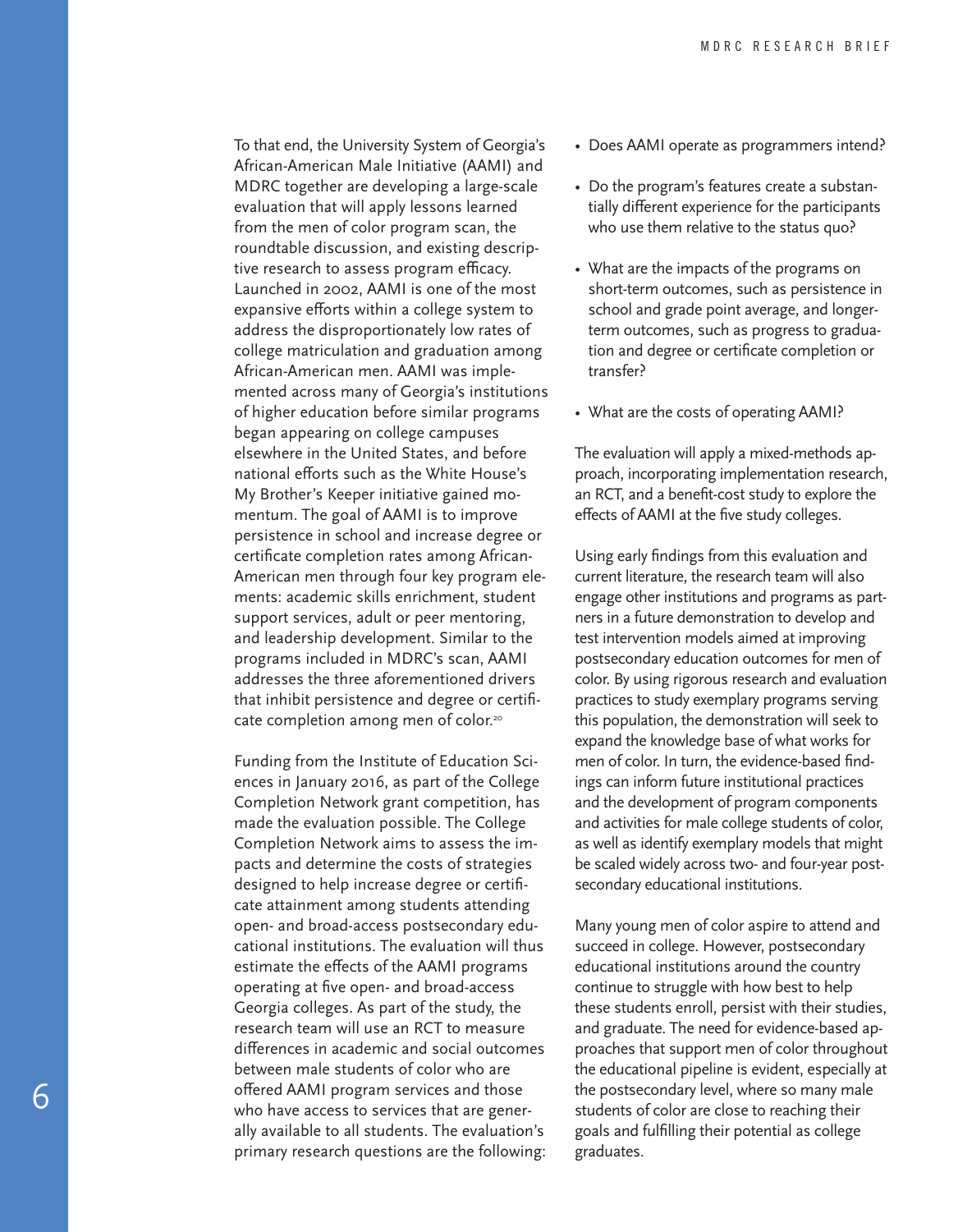### TABLE 1: MEN OF COLOR PROGRAMS ACROSS SELECT POSTSECONDARY INSTITUTIONS

|                                                                   |                        |                                                                                                 |                                       | <b>Program Components</b>                                                                                                  |              |              |                                          |              |  |
|-------------------------------------------------------------------|------------------------|-------------------------------------------------------------------------------------------------|---------------------------------------|----------------------------------------------------------------------------------------------------------------------------|--------------|--------------|------------------------------------------|--------------|--|
| <b>Institution</b>                                                | Location               | <b>Program Name</b>                                                                             | <b>Target</b><br><b>Demographic</b>   | Academic<br>Academic<br>and Study<br>Advising/<br>Skills<br>Leadership<br>Counseling<br><b>Training</b><br><b>Training</b> |              | Mentoring    | Special<br>Events<br>and/or<br>Workshops |              |  |
| Anne Arundel<br><b>Community College</b>                          | Baltimore, MD          | <b>Black Male Initiative</b>                                                                    | African-American<br>males             |                                                                                                                            | ✓            | $\checkmark$ | $\checkmark$                             | ✓            |  |
| <b>Alamo Community College</b><br>District: Northeast<br>Lakeview | Universal City, TX     | Help Own Male Education                                                                         | <b>Minority males</b>                 |                                                                                                                            |              | ✓            |                                          | ✓            |  |
| Arizona State<br>University                                       | Tempe, AZ              | African-American Men of<br>Arizona State University                                             | African-American<br>males             |                                                                                                                            | $\checkmark$ | $\checkmark$ | $\checkmark$                             | ✓            |  |
| Atlanta Technical College                                         | Atlanta, GA            | Institute for Males                                                                             | <b>Minority males</b>                 | $\checkmark$                                                                                                               | $\checkmark$ | ✓            | $\checkmark$                             | ✓            |  |
| <b>Baltimore City Community</b><br>College                        | Baltimore, MD          | Academic Acceleration for<br>African-American Males                                             | African-American<br>males             | ✓                                                                                                                          | ✓            |              | $\checkmark$                             | ✓            |  |
| <b>Bowie State</b><br>University                                  | Bowie, MD              | Male Initiative <sup>a</sup>                                                                    | African-American<br>males             | ✓                                                                                                                          | ✓            | ✓            | $\checkmark$                             | ✓            |  |
| <b>Broward College</b>                                            | Ft. Lauderdale, FL     | <b>Brother to Brother Student</b><br>Advocate Program                                           | African-American<br>males             | ✓                                                                                                                          | $\checkmark$ |              | $\checkmark$                             |              |  |
| <b>Capital Community College</b>                                  | Hartford, CT           | <b>Black and Latino Male Resource</b><br><b>Center Holistic Summer Learning</b><br>Academy      | <b>Minority males</b>                 | ✓                                                                                                                          | ✓            |              | $\checkmark$                             | ✓            |  |
| <b>Chabot College</b>                                             | Hayward, CA            | <b>Striving Black Brothers Coalition</b>                                                        | African-American<br>males             | ✓                                                                                                                          | $\checkmark$ | $\checkmark$ | $\checkmark$                             | ✓            |  |
| <b>Cheyney University</b>                                         | Nationwide             | <b>Call Me MISTER (Mentors</b><br><b>Instructing Students Towards</b><br>Effective Role Models) | African-American<br>males             |                                                                                                                            | ✓            | ✓            | $\checkmark$                             | ✓            |  |
| <b>Community College of</b><br>Philadelphia                       | Philadelphia, PA       | <b>Center for Male Engagement</b>                                                               | African-American<br>males             | ✓                                                                                                                          | $\checkmark$ | $\checkmark$ |                                          | ✓            |  |
| <b>Central Piedmont</b><br><b>Community College</b>               | Charlotte, NC          | <b>MAN UP</b>                                                                                   | Minority males                        |                                                                                                                            | $\checkmark$ | $\checkmark$ | $\checkmark$                             | ✓            |  |
| Cincinnati State Technical<br>and Community College               | Cincinnati, OH         | <b>Black Male Initiative</b>                                                                    | African-American<br>males             | ✓                                                                                                                          | ✓            | ✓            | $\checkmark$                             |              |  |
| California State University,<br>Dominguez Hills                   | Dominguez Hills,<br>СA | Male Success Alliance <sup>a</sup>                                                              | Minority males                        | ✓                                                                                                                          |              | ✓            | $\checkmark$                             | ✓            |  |
| City University of<br>New York                                    | New York, NY           | <b>Black Male Initiative</b>                                                                    | African-American<br>males             | ✓                                                                                                                          |              |              | $\checkmark$                             | ✓            |  |
| Community College of<br>Denver                                    | Denver. CO             | Urban Male Initiative <sup>a</sup>                                                              | Minority males                        | ✓                                                                                                                          |              | ✓            | $\checkmark$                             | ✓            |  |
| Cuyahoga Community<br>College                                     | Highland Hills, OH     | <b>Minority Male Leadership</b><br>Academy <sup>b</sup>                                         | Minority males                        |                                                                                                                            | ✓            | ✓            | $\checkmark$                             | ✓            |  |
| <b>Cuyahoga Community</b><br>College                              | Highland Hills, OH     | Black Scholars Academy b                                                                        | First-year African-<br>American males |                                                                                                                            | ./           |              |                                          |              |  |
| <b>Dallas County Community</b><br><b>College District</b>         | Dallas, TX             | MALES <sup>a</sup>                                                                              | Minority males                        | ✓                                                                                                                          | ✓            | ✓            | $\checkmark$                             | $\checkmark$ |  |
| <b>Delgado Community</b><br>College                               | New Orleans, LA        | African-American Male Initiative                                                                | African-American<br>males             |                                                                                                                            | $\checkmark$ | $\checkmark$ | $\checkmark$                             | $\checkmark$ |  |
| Durham Technical and<br><b>Community College</b>                  | Durham, NC             | Visions Leadership Initiative                                                                   | <b>Minority males</b>                 | ✓                                                                                                                          | $\checkmark$ | $\checkmark$ | $\checkmark$                             | ✓            |  |
| <b>East Arkansas Community</b><br>College                         | Forest City, AR        | Minority Male Assistance Program                                                                | Minority males                        |                                                                                                                            | $\checkmark$ | $\checkmark$ | $\checkmark$                             |              |  |
| Eastern Michigan<br>University                                    | Ypsilanti, MI          | BrotherHOOD (Helping Others<br>Obtain Degrees) Initiative                                       | Minority males                        | ✓                                                                                                                          | $\checkmark$ | ✓            | $\checkmark$                             |              |  |
| Fayetteville State<br>University                                  | Fayetteville, NC       | Bronco Male Initiative on<br>Leadership and Excellence                                          | African-American<br>males             |                                                                                                                            | ✓            | ✓            |                                          | ✓            |  |
| <b>Fayetteville State</b><br>University                           | Fayetteville, NC       | <b>Boosting Bronco</b><br>Brothers <sup>b</sup>                                                 | First-year African-<br>American males |                                                                                                                            | ✓            |              | $\checkmark$                             | ✓            |  |
| Florida State College at<br>Jacksonville                          | Jacksonville, FL       | <b>Minority Male Success Initiative</b>                                                         | Minority males                        |                                                                                                                            |              |              |                                          | ✓            |  |
| <b>Forsyth Technical College</b>                                  | Winston-Salem, NC      | James A. Rousseau II Minority<br><b>Male Mentoring Program</b>                                  | Minority males                        | ✓                                                                                                                          |              |              | ✓                                        |              |  |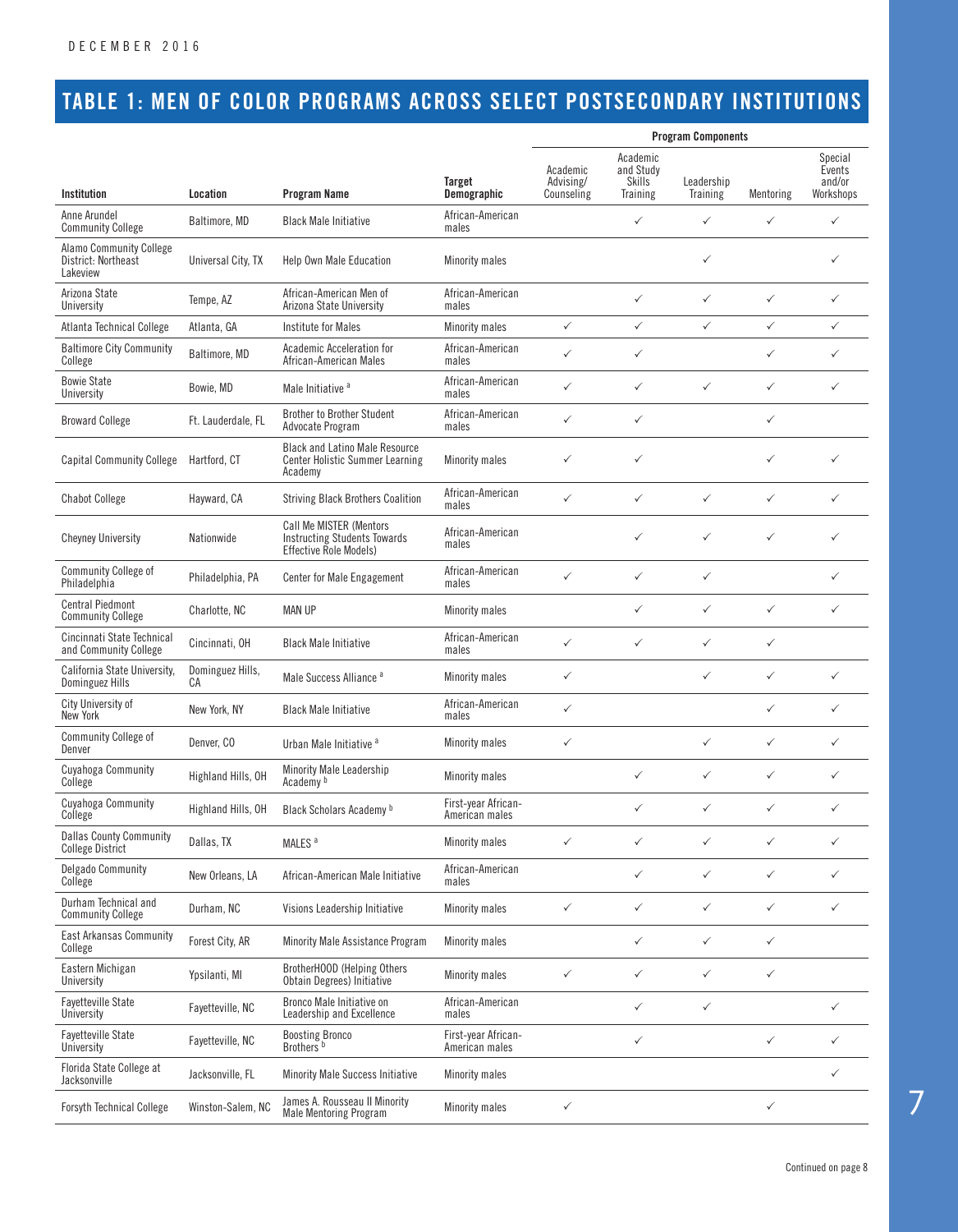### TABLE 1 (CONTINUED)

|                                                      |                          |                                                                                                                                   |                                                                                |                                     |                                                    | <b>Program Components</b> |              |                                          |
|------------------------------------------------------|--------------------------|-----------------------------------------------------------------------------------------------------------------------------------|--------------------------------------------------------------------------------|-------------------------------------|----------------------------------------------------|---------------------------|--------------|------------------------------------------|
| Institution                                          | Location                 | <b>Program Name</b>                                                                                                               | Target<br>Demographic                                                          | Academic<br>Advising/<br>Counseling | Academic<br>and Study<br><b>Skills</b><br>Training | Leadership<br>Training    | Mentoring    | Special<br>Events<br>and/or<br>Workshops |
| <b>Goodwin College</b>                               | East Hartford, CT        | Men of Visions in Education                                                                                                       | Low-income, first-<br>generation minority<br>males                             |                                     | ✓                                                  | $\checkmark$              |              | ✓                                        |
| <b>Halifax Community College</b>                     | Weldon, NC               | PRIDE of Halifax (PReparing<br>men for Intellectual, acaDemic,<br>and Educational success) Male<br><b>Mentoring Program</b>       | Low-income, first-<br>generation, or<br>disabled; first-year<br>minority males | ✓                                   | $\checkmark$                                       |                           | ✓            | ✓                                        |
| <b>Harvard University</b>                            | Cambridge, MA            | Black Males Forum <sup>a</sup>                                                                                                    | African-American<br>males                                                      |                                     |                                                    | $\checkmark$              | $\checkmark$ | ✓                                        |
| <b>Highline College</b>                              | Des Moines, WA           | Heritage Leadership Camp                                                                                                          | Minority males                                                                 |                                     |                                                    | $\checkmark$              | $\checkmark$ | ✓                                        |
| <b>Housatonic Community</b><br>College               | Bridgeport, CT           | You Can Do It                                                                                                                     | Minority males                                                                 |                                     | $\checkmark$                                       |                           | ✓            | ✓                                        |
| <b>Howard Community College</b>                      | Columbia, MD             | Howard PRIDE (Purpose. Respect.<br>Initiative. Determination.<br>Excellence.) <sup>a</sup>                                        | African-American<br>males                                                      | ✓                                   | $\checkmark$                                       | $\checkmark$              | $\checkmark$ | ✓                                        |
| <b>Illinois Central College</b>                      | East Peoria, IL          | <b>Harvesting Dreams</b>                                                                                                          | African-American<br>males                                                      | ✓                                   | $\checkmark$                                       |                           | $\checkmark$ | ✓                                        |
| Indian River State College                           | Fort Pierce, FL          | African-American Males<br>Leadership Institute                                                                                    | First-year African-<br>American males                                          | ✓                                   | $\checkmark$                                       |                           | $\checkmark$ |                                          |
| Indiana University                                   | Bloomington, IN          | African-American Male Initiative <sup>a</sup>                                                                                     | African-American<br>males                                                      | ✓                                   |                                                    | $\checkmark$              | $\checkmark$ | ✓                                        |
| Indiana University                                   | Bloomington, IN          | Hombre IU-Latino Male Initiative <sup>a</sup>                                                                                     | Latino males                                                                   |                                     |                                                    |                           | ✓            | ✓                                        |
| Jackson College                                      | Jackson, MI              | Men of Merit <sup>b</sup>                                                                                                         | African-American<br>males                                                      | ✓                                   | $\checkmark$                                       | $\checkmark$              | $\checkmark$ | ✓                                        |
| Louisiana State University                           | Baton Rouge, LA          | <b>Black Male Leadership Initiative</b>                                                                                           | African-American<br>males                                                      | ✓                                   | $\checkmark$                                       | $\checkmark$              | $\checkmark$ | ✓                                        |
| Loyola University Chicago                            | Chicago, IL              | <b>Brothers for Excellence</b>                                                                                                    | First-year minority<br>males                                                   |                                     | $\checkmark$                                       | $\checkmark$              | $\checkmark$ |                                          |
| <b>Maricopa Community College</b><br>System          | Tempe, AZ                | <b>Male Empowerment Network</b>                                                                                                   | Minority males                                                                 | ✓                                   | $\checkmark$                                       | $\checkmark$              | $\checkmark$ | ✓                                        |
| Massachusetts Bay<br>Community                       | Wellesley Hills, MA      | Young Men of Color (YMOC)<br>Initiative                                                                                           | Minority males                                                                 | ✓                                   | $\checkmark$                                       |                           | $\checkmark$ |                                          |
| Mississippi Delta Community<br>College               | Moorhead, MS             | Pathfinders <sup>a</sup>                                                                                                          | African-American<br>males                                                      | ✓                                   | $\checkmark$                                       | $\checkmark$              | $\checkmark$ | ✓                                        |
| <b>Montgomery College</b>                            | Montgomery<br>County, MA | Boys to Men Mentoring Program                                                                                                     | African-American<br>males                                                      | ✓                                   |                                                    |                           | ✓            | ✓                                        |
| <b>Montgomery County</b><br><b>Community College</b> | Blue Bell, PA            | Minority Male Mentoring Program                                                                                                   | Minority males                                                                 |                                     |                                                    |                           |              |                                          |
| Northeastern Technical<br>College                    | Cheraw, SC               | TRUMPET (Training, Retaining,<br>and Uplifting African-American<br>Males to Produce Educational<br>Triumphs) Program <sup>a</sup> | African-American<br>males                                                      | ✓                                   | $\checkmark$                                       | ✓                         | ✓            | ✓                                        |
| Northern Kentucky University                         | Highland Heights,        | <b>Black Male Initiative</b>                                                                                                      | African-American<br>males                                                      |                                     |                                                    | $\checkmark$              | $\checkmark$ | ✓                                        |
| <b>Ouachita Technical College</b>                    | Malvern, AR              | Men on a Mission                                                                                                                  | African-American<br>males                                                      |                                     |                                                    | $\checkmark$              | $\checkmark$ | ✓                                        |
| <b>Ohio University</b>                               | Athens, OH               | African-American Male Initiative <sup>a</sup>                                                                                     | African-American<br>males                                                      |                                     | $\checkmark$                                       | $\checkmark$              | $\checkmark$ | ✓                                        |
| Pulaski Technical College                            | Little Rock, AR          | Network for Student Success <sup>a</sup>                                                                                          | African-American<br>males                                                      | $\checkmark$                        | $\checkmark$                                       | $\checkmark$              | $\checkmark$ | $\checkmark$                             |
| <b>Purdue University</b>                             | West Lafayette, IN       | <b>Black Male Excellence Network</b>                                                                                              | African-American<br>males                                                      | ✓                                   | $\checkmark$                                       | $\checkmark$              | $\checkmark$ | ✓                                        |
| <b>Prince George's Community</b><br>College          | Largo, MD                | Diverse Male Student Initiative                                                                                                   | Minority males                                                                 | $\checkmark$                        |                                                    | $\checkmark$              | $\checkmark$ | ✓                                        |
| Queensborough Community<br>College                   | Bayside, NY              | Men Achieving and Leading in<br><b>Excellence and Success</b>                                                                     | African-American<br>males                                                      | $\checkmark$                        |                                                    | $\checkmark$              | $\checkmark$ | $\checkmark$                             |
| <b>Randolph Community College</b>                    | Asheboro, NC             | Minority Male Mentoring Program                                                                                                   | Minority males                                                                 | $\checkmark$                        | $\checkmark$                                       | $\checkmark$              | $\checkmark$ | $\checkmark$                             |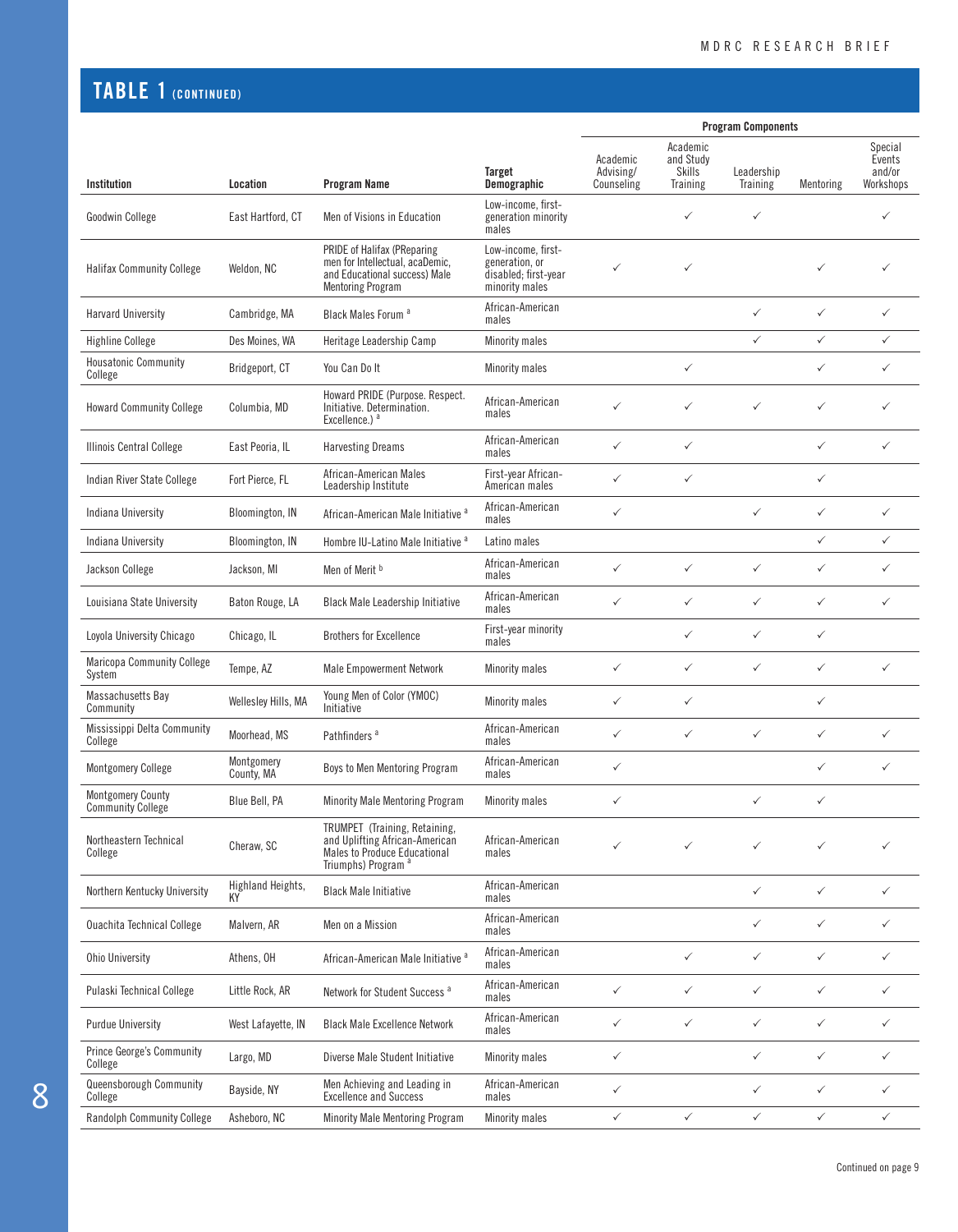### TABLE 1 (CONTINUED)

|                                                   |                    |                                                                              |                                      | <b>Program Components</b>           |                                                    |                        |              |                                          |
|---------------------------------------------------|--------------------|------------------------------------------------------------------------------|--------------------------------------|-------------------------------------|----------------------------------------------------|------------------------|--------------|------------------------------------------|
| Institution                                       | Location           | <b>Program Name</b>                                                          | <b>Target Demographic</b>            | Academic<br>Advising/<br>Counseling | Academic<br>and Study<br>Skills<br><b>Training</b> | Leadership<br>Training | Mentoring    | Special<br>Events<br>and/or<br>Workshops |
| <b>Robeson Community</b>                          | Lumberton, NC      | <b>Minority Male Achievement</b>                                             | Minority males                       | $\checkmark$                        | $\checkmark$                                       | $\checkmark$           | $\checkmark$ | $\checkmark$                             |
| College<br>Roosevelt University                   | Chicago, IL        | Program<br>Black Male Leadership Academic                                    | African-American<br>males            | ✓                                   | $\checkmark$                                       | ✓                      | ✓            | $\checkmark$                             |
| Saint Louis University                            | Saint Louis, MO    | African American Male Scholar<br>Initiative                                  | African American<br>males            |                                     | $\checkmark$                                       |                        | ✓            | $\checkmark$                             |
| Springfield Technical<br><b>Community College</b> | Springfield, MA    | Male Initiative for Leadership and<br><b>Education Mentoring Program</b>     | African-American<br>and Latino males | $\checkmark$                        | $\checkmark$                                       | $\checkmark$           | ✓            | $\checkmark$                             |
| St. Louis Community<br>College                    | St. Louis, MO      | African-American Male Initiative                                             | African-American<br>males            |                                     |                                                    |                        | ✓            | $\checkmark$                             |
| St. Philip's College                              | San Antonio, TX    | African-American Male Initiative                                             | African-American<br>males            |                                     |                                                    | ✓                      | ✓            | $\checkmark$                             |
| Southern Illinois University                      | Carbondale, IL     | <b>Black Male Initiative</b>                                                 | African-American<br>males            |                                     | $\checkmark$                                       | ✓                      | ✓            | $\checkmark$                             |
| <b>Tarrant County College</b><br><b>District</b>  | Fort Worth, TX     | Men of Color Mentoring Program                                               | <b>Minority males</b>                |                                     | ✓                                                  | ✓                      | ✓            |                                          |
| <b>Technical College of the</b><br>Lowcountry     | Beaufort, SC       | Promoting Integrity, Leadership,<br>Academics, and Cultural<br>Understanding | African-American<br>males            | ✓                                   | ✓                                                  | ✓                      | ✓            | $\checkmark$                             |
| <b>Trident Technical College</b>                  | Charleston, SC     | African-American Male Leadership<br>Institute                                | African-American<br>males            |                                     |                                                    | ✓                      | $\checkmark$ |                                          |
| University of Akron                               | Akron, OH          | African-American Male Initiative                                             | African-American<br>males            | ✓                                   | $\checkmark$                                       | ✓                      |              | $\checkmark$                             |
| University of Alabama at<br><b>Birmingham</b>     | Birmingham, AL     | <b>Blazer Male Excellence Network</b>                                        | African-American<br>males            | ✓                                   | $\checkmark$                                       | ✓                      | ✓            | $\checkmark$                             |
| University of Arkansas at<br>Little Rock          | Little Rock, AR    | African-American Male Initiative                                             | African-American<br>males            | ✓                                   | $\checkmark$                                       |                        | ✓            |                                          |
| University of California, Los<br>Angeles          | Los Angeles, CA    | <b>Black Male Institute</b>                                                  | African-American<br>males            |                                     |                                                    |                        |              |                                          |
| University of Central<br>Oklahoma                 | Edmond, OK         | <b>Black Male Initiative</b>                                                 | African-American<br>males            | ✓                                   | $\checkmark$                                       | ✓                      | ✓            | $\checkmark$                             |
| <b>University of Denver</b>                       | Denver, CO         | <b>Black Male Initiative Summit</b><br>(BMIS) Scholars Program               | African-American<br>males            |                                     | $\checkmark$                                       | ✓                      | ✓            | $\checkmark$                             |
| University of Illinois at<br>Springfield          | Springfield, IL    | <b>Black Male Initiative</b>                                                 | African-American<br>males            | ✓                                   |                                                    | ✓                      | ✓            |                                          |
| University of Kentucky                            | Lexington, KY      | <b>Black and Latino Male Initiative</b>                                      | African-American<br>and Latino males |                                     | ✓                                                  |                        | ✓            | $\checkmark$                             |
| University of Louisville                          | Louisville, KY     | African-American Male Initiative                                             | African-American<br>males            | ✓                                   | $\checkmark$                                       | ✓                      | ✓            | $\checkmark$                             |
| University of Missouri                            | Columbia, MO       | Mizzou Black Men's Initiative                                                | African-American<br>males            | ✓                                   |                                                    | ✓                      | ✓            | $\checkmark$                             |
| University of<br>New Mexico                       | Albuquerque,<br>ΝM | Men of Color Initiative                                                      | Minority males                       | $\checkmark$                        | $\checkmark$                                       | $\checkmark$           | ✓            | $\checkmark$                             |
| University of Texas<br>at Austin                  | Austin, TX         | Project MALES (Mentoring to<br>Achieve Latino Educational<br>Success)        | Latino males                         | ✓                                   |                                                    | ✓                      |              |                                          |
| University of Wisconsin-<br>Milwaukee             | Milwaukee, WI      | African-American Male Initiative                                             | African-American<br>males            |                                     | $\checkmark$                                       | ✓                      | ✓            | $\checkmark$                             |
| <b>University System</b><br>of Georgia            | Georgia            | African-American Male Initiative <sup>a</sup>                                | African-American<br>males            | ✓                                   | $\checkmark$                                       | ✓                      | ✓            | $\checkmark$                             |
| <b>Wake Technical Community</b><br>College        | Raleigh, NC        | Minority Male Mentoring Program <sup>a</sup>                                 | Minority males                       | $\checkmark$                        | $\checkmark$                                       | $\checkmark$           | ✓            | $\checkmark$                             |
| <b>Wayne Community College</b>                    | Goldsboro, NC      | <b>Minority Male Mentoring Program</b>                                       | Minority males                       |                                     |                                                    | $\checkmark$           | $\checkmark$ | $\checkmark$                             |
| <b>Westchester Community</b><br>College           | Valhalla, NY       | <b>Black and Hispanic Male Initiative</b>                                    | African-American<br>and Latino males | ✓                                   | $\checkmark$                                       |                        | ✓            |                                          |
| <b>Wilson Community College</b>                   | Wilson, NC         | <b>Minority Male Mentoring Program</b>                                       | Minority males                       | $\checkmark$                        | $\checkmark$                                       | $\checkmark$           | ✓            |                                          |
| Total programs that use component (%)             |                    |                                                                              |                                      | $50\,$                              | 58                                                 | 62                     | 74           | 65                                       |

<sup>a</sup>Research team collected data on the use of a benchmark for active participation and found that the program does not use such a benchmark.<br><sup>b</sup>Research team collected data on the use of a benchmark for active participatio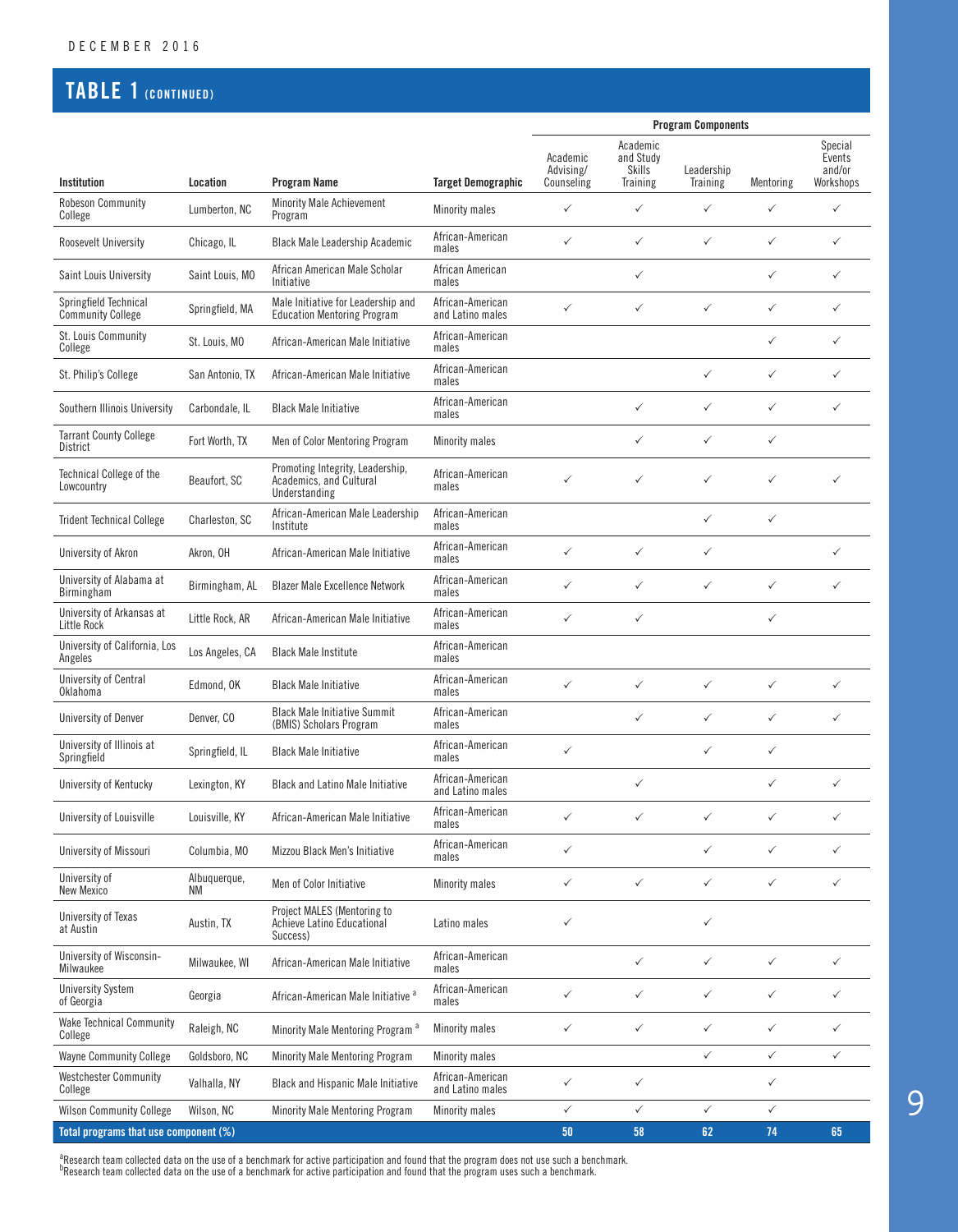#### **NOTES**

<sup>1</sup> Gardenhire-Crooks et al. (2010); Noguera (2003).

² For example, among first-time students who entered col lege with a full-time course load in 2004, only 34 percent of African-American male and 46 percent of Hispanic male students received their bachelor's degree within six years, compared with 59 percent of white male and 66 percent of Asian-American male students (Ross et al., 2012). Aud, Fox, and KewalRamani (2010).

<sup>3</sup> Trask-Tate and Cunningham (2010).

⁴ Ferguson (2016); Ross et al. (2012).

⁵ Moore, Henfield, and Owens (2008); Morris (2002).

⁶ Adelman (2004); Attewell, Lavin, Domina, and Levy (2006); Bailey, Jeong, and Cho (2010).

⁷ Ogbu (1978); Noguera (2003); McCready (2010).

⁸ LaVant, Anderson, and Tiggs (1997); Harper (2012); Sáenz and Ponjuan (2011); Center for Community College Student Engagement (2014); Center for the Study of Race and Equity in Education et al. (2014); Wood (2014).

⁹ Wimer and Bloom (2014).

<sup>10</sup> Mayer, Patel, Rudd, and Ratledge (2015).

<sup>11</sup> Levin and Garcia (2013); Scrivener and Weiss (2013). CUNY's ASAP program consists of several integrated components, including intensive counseling, required monthly meetings with advisers, full-time attendance, block scheduling, and required courses. Students commit to graduate within three years.

12 Scrivener et al. (2015).

13 Gardenhire-Crooks et al. (2010).

<sup>14</sup> This scan does not feature many large-scale college initiatives, such as Umoja and the Puente Project, because they do not solely target male students. Student-led clubs, such as La Raza Unida, the Asian-American Student Association, and the Black Student Union, were also not included in this scan. The research team may not have identified all college programs specifically serving men of color operating at the time of this scan.

<sup>15</sup> Other types of support, such as "targeted aid" or "common bonding experience," may be important ways that programs support male college students of color and should be considered when designing programs or program evaluations in the future. Scholars have explored common bonding experience in their work on supports for men of color in college (Palmer and Wood, 2012; Palmer, Maramba, and Dancy, 2013). MDRC researchers found at least one example of common bonding experi ence in a study of the performance-based scholarship program at Pima Community College, in which Latino men in the program attended monthly "pláticas," or meet ings in which they could discuss issues related to identity and personal experience in a safe space.

16 Strayhorn (2008).

<sup>17</sup> Rhodes and DuBois (2008).

18 Gardenhire-Crooks et al. (2010).

<sup>19</sup> Visher, Butcher, and Cerna (2010).

<sup>20</sup> The University System of Georgia (2012).

#### **REFERENCES**

Adelman, Clifford. 2004. *Principal Indicators of Student Academic Histories in Postsecondary Education, 1972- 2000.* Washington, DC: U.S. Department of Education, Institute of Education Sciences.

Attewell, Paul, David Lavin, Thurston Domina, and Tania Levy. 2006. "New Evidence on College Remedia tion." *Journal of Higher Education* 77, 5: 886-924.

Aud, Susan, Mary Ann Fox, and Angelina KewalRamani. 2010. *Status and Trends in the Education of Racial and Ethnic Groups.* NCES 2010-015.Washington, DC: U.S. Department of Education, Institute of Education Sciences.

Bailey, Thomas, Dong Wook Jeong, and Sung-Woo Cho. 2010. "Referral, Enrollment, and Completion in Developmental Education Sequences in Community Colleges." *Economics of Education Review* 29, 2: 255-270.

Center for Community College Student Engagement. 2014. *A Matter of Degrees: Practices to Pathways: High Impact Practices for Community College Student Success.*  Austin, TX: The University of Texas at Austin, Program in Higher Education Leadership.

Center for the Study of Race and Equity in Education, Minority Male Community Collaborative, Morehouse Research Institute, Project MALES and the Texas Edu cation Consortium for Male Students of Color, Black Male Institute, and Wisconsin's Equity and Inclusion Laboratory. 2014. *Advancing the Success of Boys and Men of Color in Education: Recommendations for Policymakers.*

Ferguson, Robert F. 2016. *Aiming Higher Together. Strat egizing Better Educational Outcomes for Boys and Young Men of Color.* Washington, DC: The Urban Institute.

Gardenhire-Crooks, Alissa, Herbert Collado, Kasey Mar tin, Alma Castro, Thomas Brock, and Genevieve Orr. 2010. *Terms of Engagement: Men of Color Discuss Their Experiences in Community College.* New York: MDRC.

Harper, Shaun. 2012. *Institutional Efforts to Improve Black Male Achievement: A Standards-based Approach.*  Philadelphia: University of Pennsylvania, Center for the Study of Race and Equity in Education.

Lavant, Bruce D., John L. Anderson, and Joseph W. Tiggs. 1997. "Retaining African American Men Through Mentoring Initiatives." *New Directions for Student Services* 1997, 80: 43-53.

Levin, Henry M., and Emma Garcia. 2013. *Benefit-Cost Analysis of Accelerated Study in Associate Programs (ASAP) of the City University of New York (CUNY).* New York: Teachers College, Columbia University.

Mayer, Alexander K., Reshma Patel, Timothy Rudd, and Alyssa Ratledge. 2015. *Designing Scholarships to Improve College Success: Final Report on the Performance-Based Scholarship Demonstration.* New York: MDRC.

McCready, Lance T. 2010. *Making Space for Diverse Mascu linities: Difference, Intersectionality, and Engagement in an Urban High School.* New York: Peter Lang Publishing, Inc.

Moore, James L. III, Malik S. Henfield, and Delila Owens. 2008. "African American Males in Special Education: Their Attitudes and Perceptions Toward High School Counsel ors and School Counseling Services." *American Behavioral Scientist* 51, 7: 907-927.

Morris, J. E. 2002. "African American Students and Gifted Education: The Politics of Race and Culture." *Roeper Review* 24: 59-62.

Noguera, Pedro. A. 2003. "The Trouble with Black Boys: The Role and Influence of Environmental and Cultural Factors on the Academic Performance of African Ameri can Males." *Urban Education* 38, 4: 431-459.

Ogbu, John. 1978. *Minority Education and Caste: The American System in Cross-Cultural Perspective.* New York: Academic Press.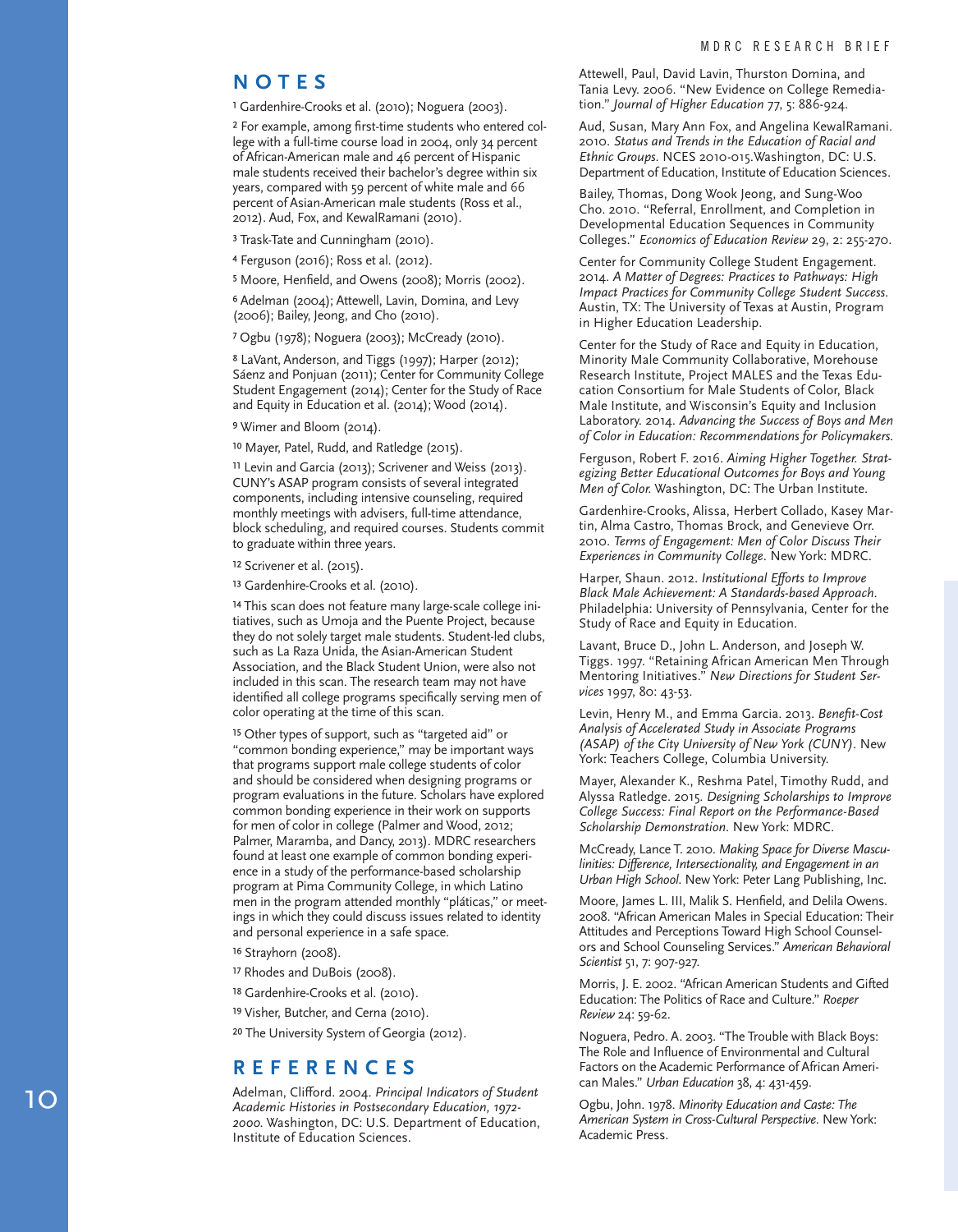#### DECEMBER 2016

Palmer, Robert T., Dina C. Maramba, and T. Elon Dancy. 2013. "The Magnificent 'MILE': Impacting Black Male Retention and Persistence at an HBCU*." Journal of College Student Retention* 15, 1: 65-72.

Palmer, Robert T., and J. Luke Wood. 2012. "Innovative Initiatives and Recommendations for Practice and Future Research: Enhancing the Status of Black Men at Historically Black Colleges and Universities and Beyond." Pages 176-197 in Robert T. Palmer and J. Luke Wood (eds.), *Black Men in College: Implications for HBCUs and Beyond.* New York: Routledge.

Rhodes, Jean E., and David L. DuBois. 2008. "Mentoring Relationships and Programs for Youth." *Current Directions in Pyschological Science* 17, 4: 254-258.

Ross, Terris, Grace Kena, Amy Rathbun, Angelina KewalRamani, Jijun Zhang, Paul Kristapovich, and Eileen Manning. 2012. *Higher Education: Gaps in Access and Persistence Study.* Statistical Analysis Report NCES 2012-046. Washington, DC: U.S. Department of Education, National Center for Education Statistics.

Sáenz, Victor B., and Luis Ponjuan. 2011. *Men of Color: Ensuring the Academic Success of Latino Males in Higher Education.* Washington, DC: The Institute for Higher Education Policy.

Scrivener, Susan, and Michael J. Weiss. 2013. *More Graduates: Two-Year Results from an Evaluation of Accelerated Study in Associate Programs (ASAP) for Developmental Education Students.* New York: MDRC.

Scrivener, Susan, Michael J. Weiss, Alyssa Ratledge, Timothy Rudd, Colleen Sommo, and Hannah Fresques. 2015.

*Doubling Graduation Rates: Three-Year Effects of CUNY's Accelerated Study in Associate Programs (ASAP) for Developmental Education Students.* New York: MDRC.

Strayhorn, Terrell L. 2008. "The Role of Supportive Relationships in Facilitating African American Males' Success in College." *NAPSA Journal* 45, 1: 26-48.

Trask-Tate, Angelique J., and Michael Cunningham. 2010. "Planning Ahead: The Relationship Among School Support, Parental Involvement, and Future Academic Expectations in African American Adolescents." *Journal of Negro Education* 79, 2: 137-150.

The University System of Georgia. 2012. *The University System of Georgia's African-American Male Initiative: A Model for Increasing Higher Education Attainment (September 2012)*. Atlanta, GA: Board of Regents of the University System of Georgia.

Visher, Mary G., Kristin F. Butcher, and Oscar S. Cerna. 2010. *Guiding Developmental Math Students to Campus Services: An Impact Evaluation of the Beacon Program at South Texas College.* New York: MDRC.

Wimer, Christopher, and Dan Bloom. 2014. *Boosting the Life Chances of Young Men of Color: Evidence from Promising Programs.* New York: MDRC.

Wood, J. Luke. 2014. "Examining Academic Variables Affecting the Persistence and Attainment of Black Male Collegians: A Focus on Academic Performance and Integration in the Two-Year College." *Race Ethnicity and Education*  17, 5: 601-622.

### **ACKNOWLEDGMENTS**

The authors thank the Bill and Melinda Gates Foundation for its generous support in funding this brief. The authors also thank our two expert reviewers, Dr. Robert T. Palmer and Dr. Antonio Henley, and our MDRC colleagues Alice Tufel, John Hutchins, Lashawn Richburg-Hayes, Margaret Bald, Mike Weiss, Rashida Welbeck, and Robert Ivry for their careful reading of draft materials and helpful suggestions to improve the document; Amanda Baldiga for coordinating its production; Christopher Boland for editing it; and Ann Kottner for preparing it for publication. Many brilliant minds contributed to discussions during a daylong roundtable entitled, "Measure of Success: A Men of Color College Achievement Research and Evaluation Roundtable," which informed the authors' thinking for this brief, including Antonio Henley, Arlethia Perry-Johnson, Art Barboza, Bryan Patterson, Chera Reid, David Paunesku, Edward Smith-Lewis, Geremy Medlock, Gordon Berlin, Javier Chiu, John Martinez, Jordan Westbrooks, Lacey Leegwater, Lashawn Richburg-Hayes, Mark Callwood, Melvin Herring, Nicholas Hartlep, Rashida Welbeck, Ray A. Ostos, Robert T. Palmer, Ronald L. Carter, Shanice Jones-Cameron, Shaun Harper, Susan McConnell, Terrell Strayhorn, Victor Saenz, Will Jones, William F. L. Moses, and Yvonne Belanger. Lastly, the authors appreciate Johnson C. Smith University and its president, Ronald L. Carter, for hosting the roundtable, and the Duke Endowment for its generous support in making this event possible.

Dissemination of MDRC publications is supported by the following funders that help finance MDRC's public policy outreach and expanding efforts to communicate the results and implications of our work to policymakers, practitioners, and others: The Annie E. Casey Foundation, Charles and Lynn Schusterman Family Foundation, The Edna McConnell Clark Foundation, Ford Foundation, The George Gund Foundation, Daniel and Corinne Goldman, The Harry and Jeanette Weinberg Foundation, Inc., The JPB Foundation, The Joyce Foundation, The Kresge Foundation, Laura and John Arnold Foundation, Sandler Foundation, and The Starr Foundation.

In addition, earnings from the MDRC Endowment help sustain our dissemination efforts. Contributors to the MDRC Endowment include Alcoa Foundation, The Ambrose Monell Foundation, Anheuser-Busch Foundation, Bristol-Myers Squibb Foundation, Charles Stewart Mott Foundation, Ford Foundation, The George Gund Foundation, The Grable Foundation, The Lizabeth and Frank Newman Charitable Foundation, The New York Times Company Foundation, Jan Nicholson, Paul H. O'Neill Charitable Foundation, John S. Reed, Sandler Foundation, and The Stupski Family Fund, as well as other individual contributors.

The findings and conclusions in this report do not necessarily represent the official positions or policies of the funders.

For information about MDRC and copies of our publications, see our website: www.mdrc.org.

Copyright © 2016 by MDRC®. All rights reserved.